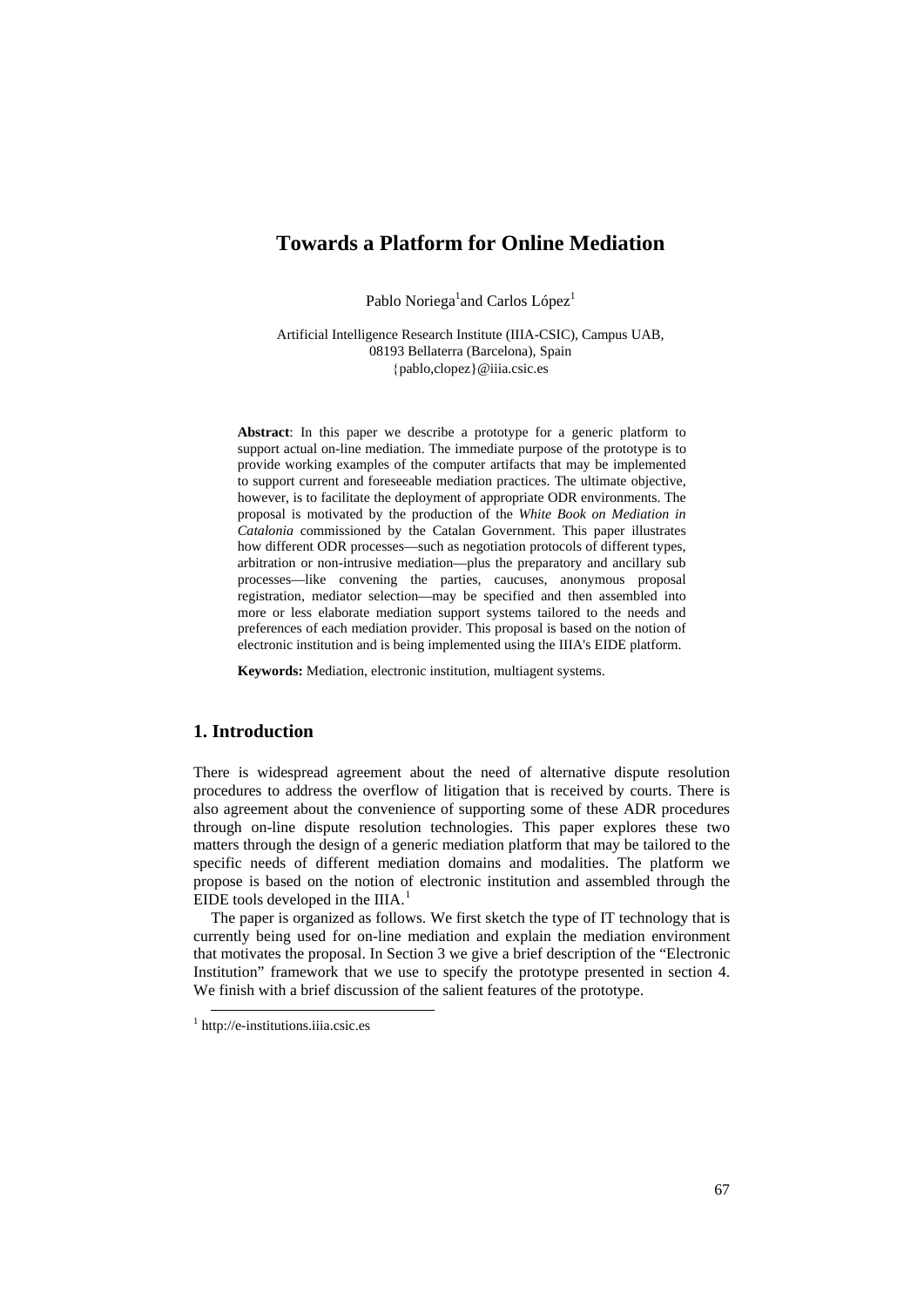### **2. Background**

In this paper we will talk mostly about mediation that is IT-supported to some extent and focus on a subset of ODR that includes the type of agreement mechanisms usually associated with mediation, namely, standard non-intrusive mediation, arbitration and some forms of negotiation —mediated or not.

The motivation of our proposal lies in the on-going Catalan regional government effort to produce the *White Book on Mediation in Catalonia*. [2](#page-1-0) This White Book includes a chapter on technology for mediation with a description of the state of the art of IT technology in applied mediation and guidelines for appropriate uses of technology in the Catalan mediation environment. As part of that reflection, we are developing the prototype we report on in this paper.

A quick survey of active on-line mediation services shows interesting variations from an IT perspective. There is a group of services that limit their IT content to the use of conventional asynchronous communication to activate, acknowledge or keep track of mediation landmark stages, or support documentation of the mediation process. In any case, the IT uses in this group are so undifferentiated that aside from the fact that there is a website to inform and in some cases to establish contacts with parties in conflict one can hardly say they are IT supported mediations. A second group uses IT to control the mediation flow process and make available on-line, to the mediated parties, some sort of "agreement device" such as a bracketed text, a structured complaint form or a synchronous meeting place or caucus possibilities (chats, IP video conferencing). Finally there is a third group of mediation services that rely on a fully automated system in which the process flow is IT mediated, party interventions are IT mediated as well, and even in some cases, some agreement devices are IT enabled (for instance, simple blind bid-crossing, anonymous "brainstorming" records, iterated negotiation or even automatic last resource arbitration). From a business-model point of view, services range from those with a very focalized mediation domain to the quite generic; some service providers build their model around a software platform while other use such platforms as a support for their core business. None of the service providers reviewed seems to have truly sophisticated ODR technologies like the ones reported in academic *fora*.

 Technological maturity is rather uneven in the Catalonian government mediation instances, and although some have functional mediation case-management and archiving, and rather mature IT corporate environments, others provide mediating services within considerably rudimentary IT conditions. The prototype we are developing is intended, thus, to be flexible enough to adapt to a wide range of sophistication levels and to, ideally, all mediation domains; and rich enough to provide thorough support to most activities involved in the mediation process. We claim electronic institutions are an appropriate technology to use for this purpose.

<span id="page-1-0"></span> <sup>2</sup> http://idt.uab.cat/llibreblanc/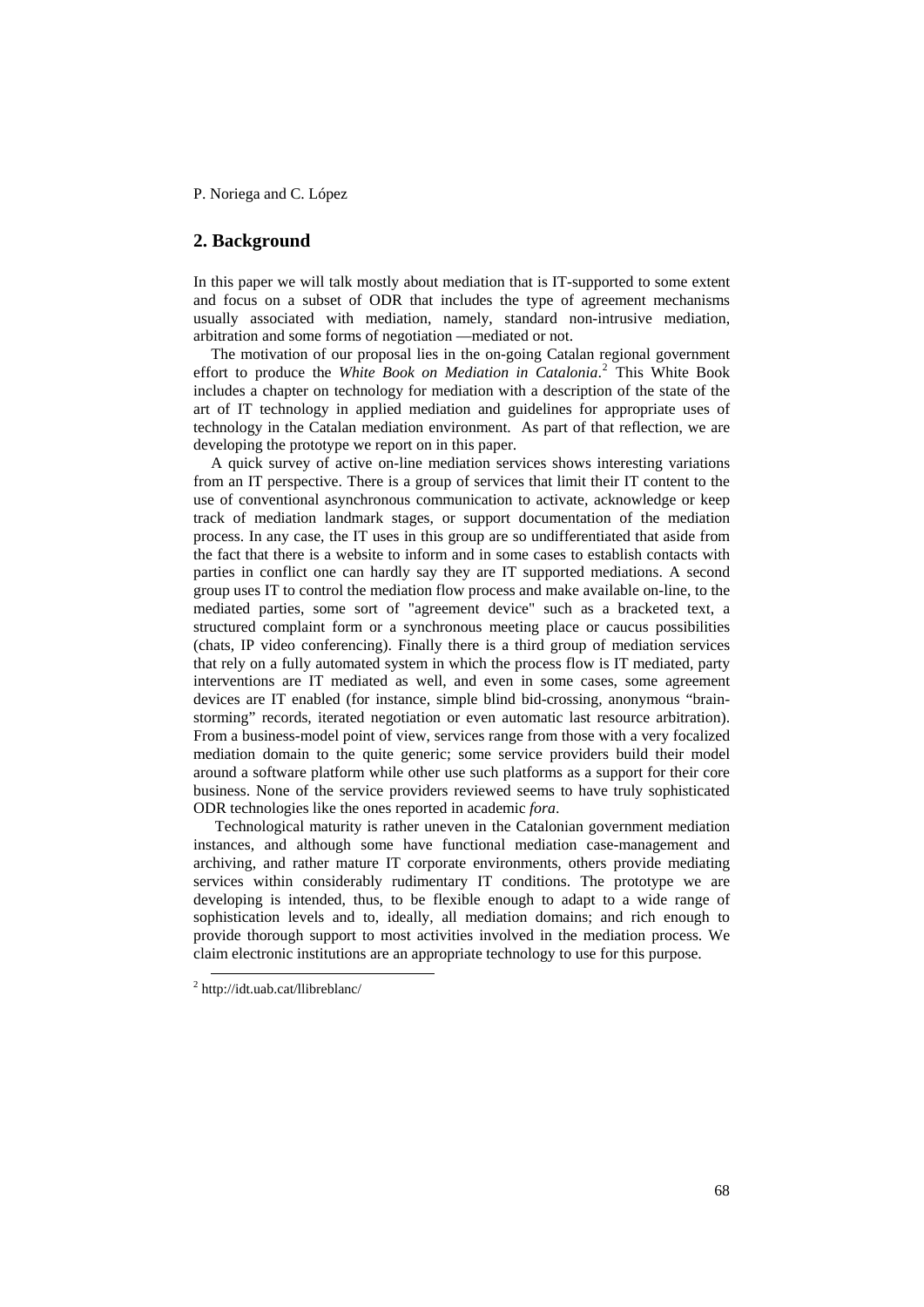## **3. An Electronic Institution approach to an on-line mediation environment**

Electronic institutions are computational artifacts that correspond to a given extent to what traditional institutions are. They are, first of all, a collection of artificial constraints imposed on the behavior of individuals, or *agents,* who participate in a collective activity. They are also the entity that enforces those conventions and, thirdly, they are software systems that facilitate interactions among those participating agents. That is, they are a means to establish, enact and enforce "the rules of the game", so that that game may be played on-line. Because electronic institutions embody prescriptive and governance features, and these may be applied to activities involving software or human agents that may be independent, autonomous and selfmotivated, electronic institutions may be reified as a form of regulated open multi agent systems.

Although these intuitions are more or less shared by different technical proposals we will adhere to the specific electronic institutions framework developed in the IIIA which we shall refer to as EI from now on. The EI framework includes a *conceptual model* to describe an institution, a *computational model* that explains how an institution is enacted and a *pragmatic model* that establishes how it is implemented. For the purpose of this paper we will only be concerned with the conceptual model, that we shall quickly describe here and note that the EI framework includes software tools to specify and run arbitrary electronic institutions.<sup>[3](#page-2-0)</sup> Those are the tools we use for this prototype.

In the EI conceptual model we assume all interactions are among autonomous agents and all interactions among agents *within the EI* are speech acts (that *count as* actions in the world). We further assume that interactions are repetitive and thus may be structured as one would organize the scenes of a play. We further assume that agents may be humans or software agents who are able to use and react to the institutional acts.

With these assumptions in mind, we may specify an electronic institution through three components:

- 1. The *dialogical framework* that specifies the content and interpretation of the admissible speech acts. It defines a *set of roles* agents may play in the institution, the *domain ontology* involved in illocutions and the *information model* on which institutional actions are based.
- 2. The *performative structure* that specifies how the interactions are organized within the institution. It is formed by a network of *scenes*, (or conversations agents may participate in), that are joined through *transitions* (that state how agents may change scenes, or more precisely, the causal and temporal interdependencies among scenes). Scenes are conversation protocols or dialogue games, which are specified as directed graphs where arcs are labelled by speech acts schemata and nodes thus institutional states.
- 3. The *rules of behaviour* that put *constraints* on the actions (illocutions) that individuals who are playing a given role may take at some point in the enactment

<span id="page-2-0"></span><sup>&</sup>lt;sup>3</sup> The EIDE platform, available at http://e-intitutions.iiiia.csic.es.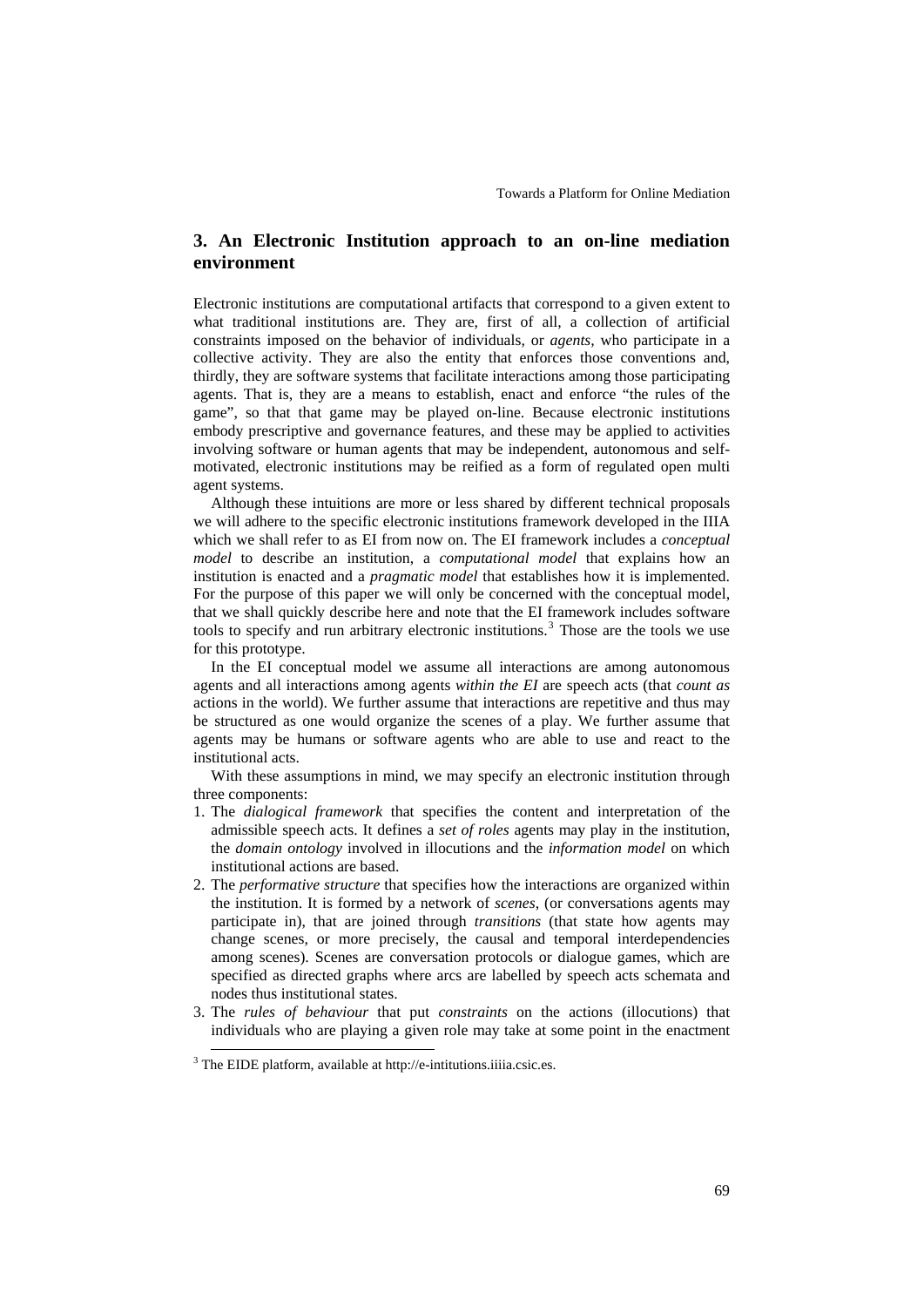of the institution. More prosaically, these rules are *pre-conditions and postconditions* associated with each arc, speech act, of a scene or a transition. More formally, these rules establish the normative positions of commitments that arise from agent interactions.

The EI framework includes a graphical specification language, ISLANDER, which may be used to specify electronic institutions whose run-time versions may be enacted by agents. Agents interact in the institution through a middleware layer, AMELI, on top of JADE or similar agent communication platforms.

### **4. A prototype for a mediation institution**

Using the EI framework we are defining a prototype institution that we believe may be appropriate for customizing mediation support environments to the needs of the different mediation instances of the Catalan initiative.

Figure 1 shows the complete *performative structure* of a mediation institution. Boxes correspond to scenes. In this case the eight dark boxes correspond to mediation activities --- a scene where the claimant chooses the type of negotiation she wants to use, four different negotiation conventions, a scene for standard non-intrusive mediation and two ensuing scenes for arbitration and recommendation. The two light boxes are scenes that are needed in every electronic institution as a device to start and terminate enactments. Lines connecting boxes (and widgets) indicate transitions. These transition lines are labeled with the roles that may move from one scene to another. In this institution there are only three roles: *party* (involved in a mediation), *staff* (responsible for institutional functions like time-keeping, record handling, etc.) and *mediator* and they all intervene in all the scenes.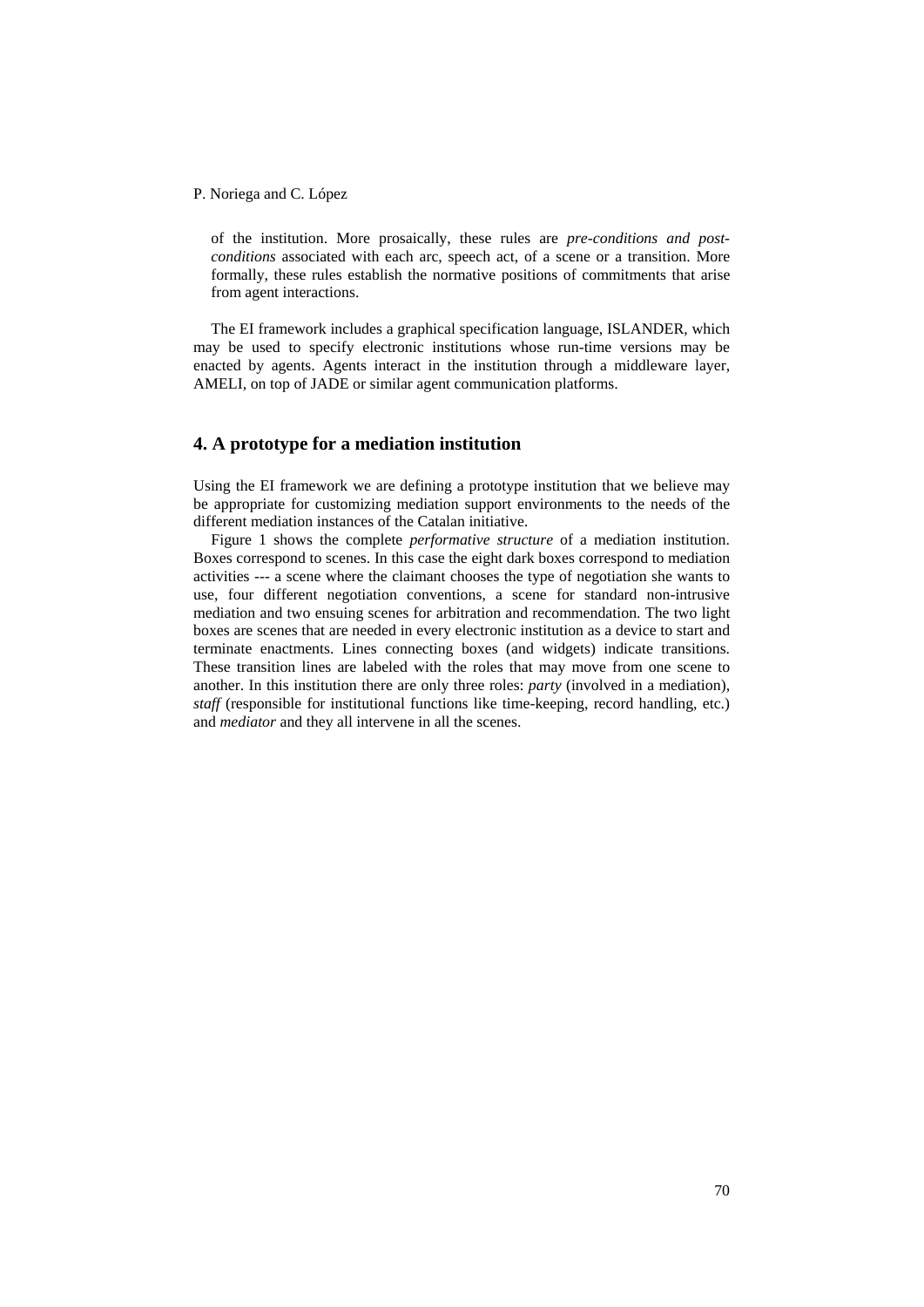Towards a Platform for Online Mediation



**Fig. 1.** Performative structure of a mediation institution

Scenes as the one in Fig. 2 are graphical depictions of interaction protocols. In this case it shows a protocol for mediated negotiation. Circles correspond to states of the negotiation and boxes indicate those states where certain roles may enter or exit the scene. Arcs are labelled with illocutions. In this case the scene involves two parties that exchange offers; however, parties do not talk to each other, they talk to the mediator who after the intervention of one party may decide either to pass that communication to the other party or request the original party for a modification of the original communication. Parties may agree or defect and staff keeps track of time so that if a "timeout" period has elapsed without acceptable offers and counteroffers the scene is terminated.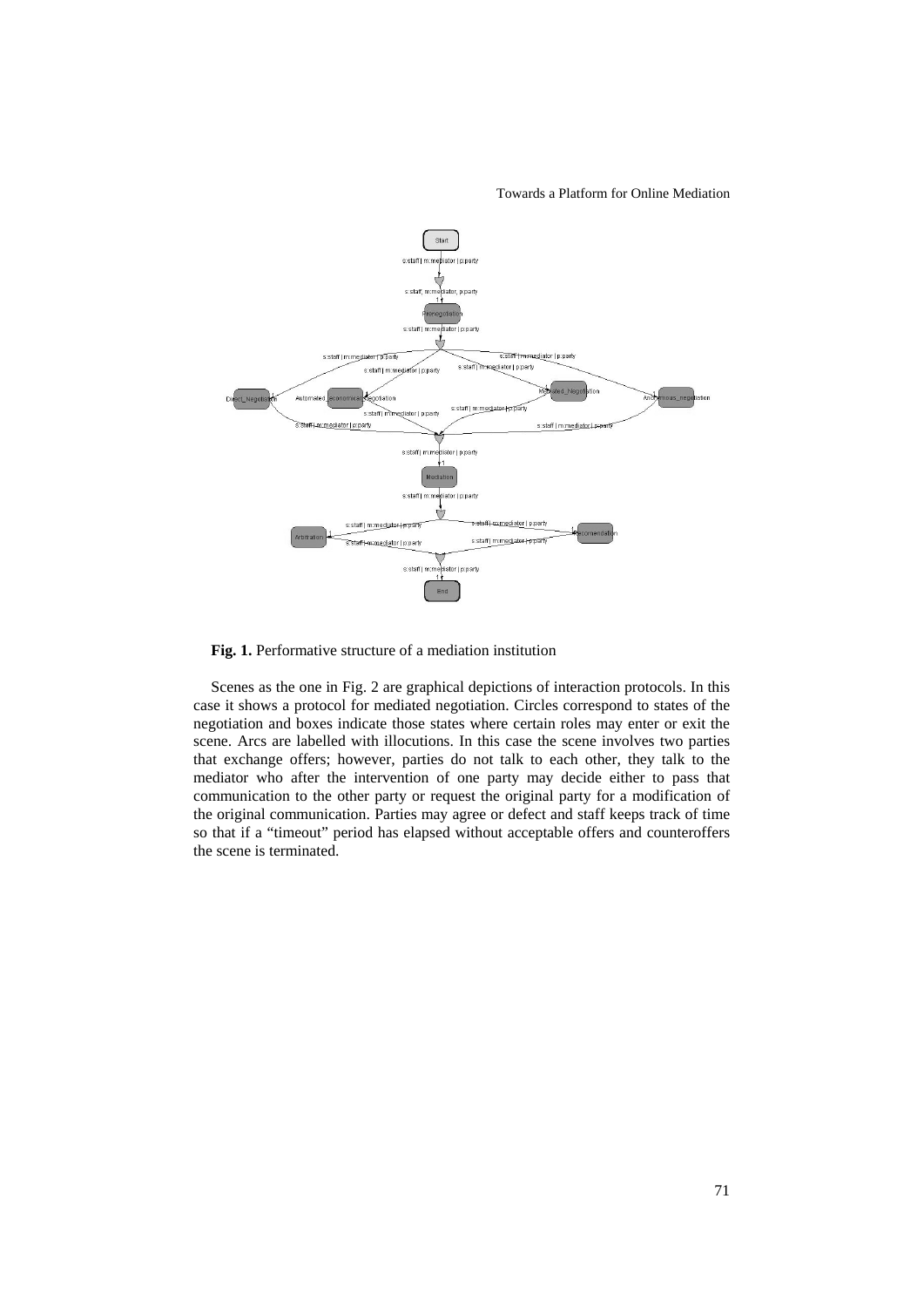

**Fig. 2.** Mediated negotiation protocol

Thus, for example, the top leftmost arc abbreviates the illocution where party one communicates the mediator and offer, the next line (top, leaving *estado\_0*) indicates that the mediator communicates the standing offer to party 2. From that *estado\_1*, there are five possible actions, one in which party 2 communicates a counteroffer and four that bring the scene to an end: that party 2 decides to abandon the mediation process, that he decides to leave this negotiation scene but embark into another form of mediation, that he agrees on the standing offer, or that the staff agent declares the scene is over because a deadline ha been reached without agreement among the parties.

Figure 3 shows the performative structure of another mediation institution, in this case, one that is mirrored after the EcoDir model (http://www.ecodir.org). We have the same three roles as before but a simpler structure of four non-trivial scenes.



**Fig. 3**. Performative structure of an EcoDir-like institution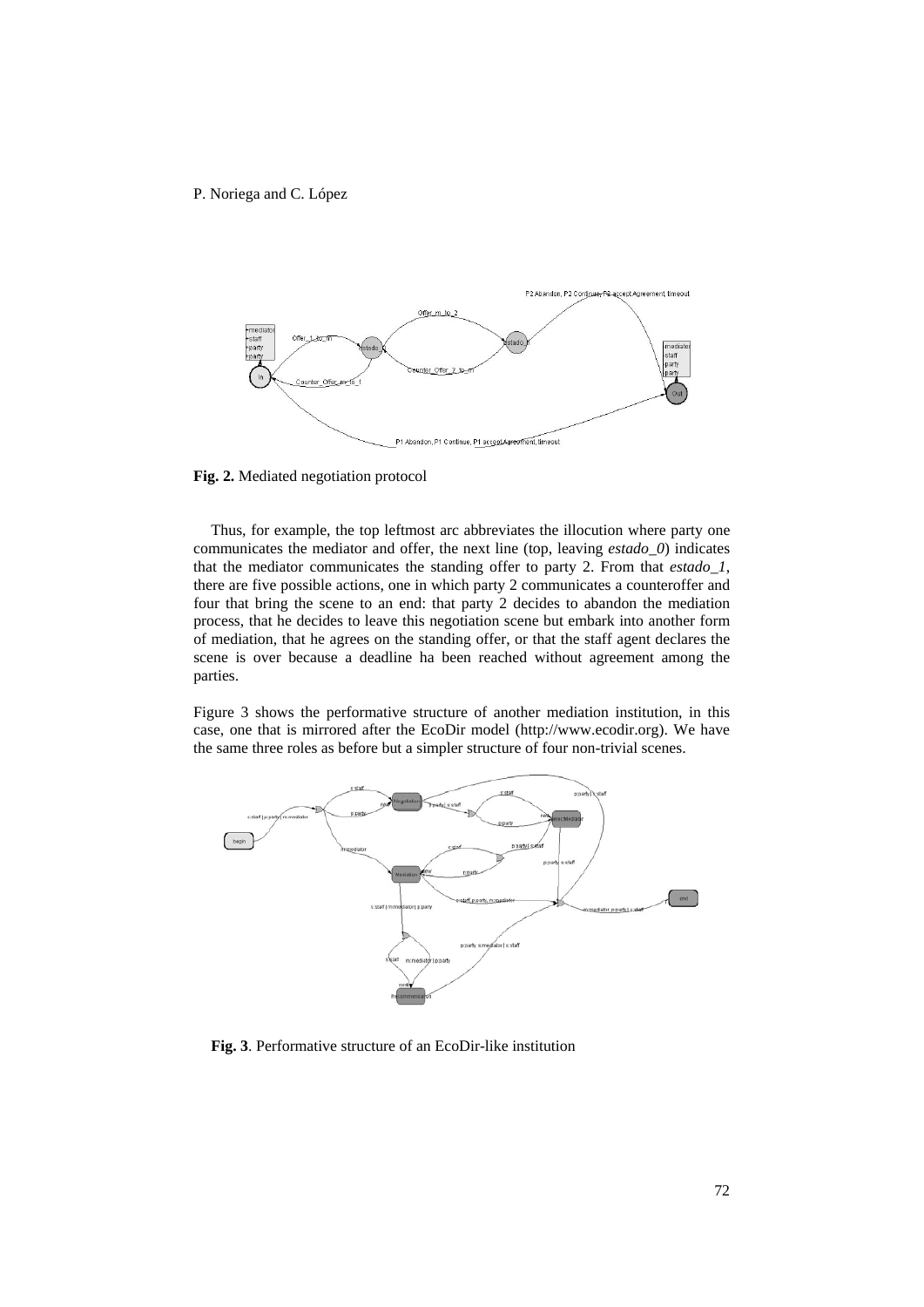Now let's illustrate what happens when we have agents interacting in this electronic institution by looking at the actual display of a run-time monitor. Figure 4 shows the protocol of the *Negotiation* scene and figure 5 a partial screen shot of those interactions taking place in that scene.



**Fig. 4**. EcoDir negotiation scene

One may distinguish three main regions in Fig. 5. The one on the right corresponds to the electronic institution as a whole, that is why it shows (on the far right) a list of all the actions that are taking place since the start of the execution and (on its left) a graph of the main actions in the performative structure; for instance that the latest actions are happening in state *estado\_2* of the *Negotiation* scene.

The leftmost top region displays what the staff agent *S* sees and does and beneath the same for agent *P1*. In both cases there is their private view of the performative structure on the left and the messages each one hears and attempts to communicate to the institution. What is worth noting is that these two agents are in fact humans that use the rather primitive interface to test the specifications. There is, obviously, a convenient interface for software agents.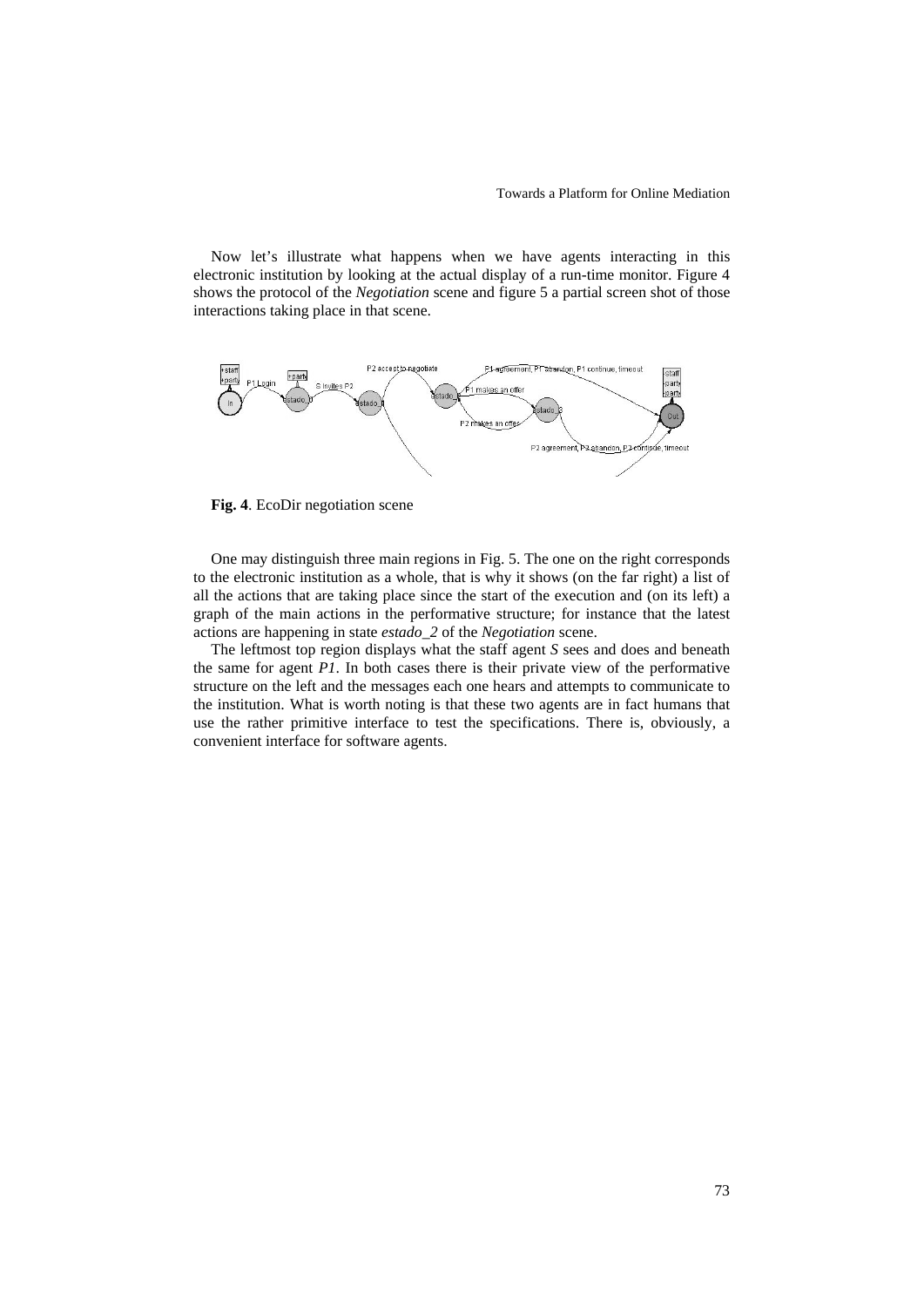

**Fig. 5**. Screenshot of the enactment of the EcoDir-like institution

## **5. Concluding remarks**

What we have presented here is an exercise in the design of a mediation environment.

We have illustrated how to use the EI conceptual model and tools to describe the main processes involved in mediation and specify the details of the conventions that govern those processes. We have shown two examples of mediation models to give an indication of the flexibility of this approach and how these ideas may result in software programs that automate computer supported mediation. But aside from the software engineering advantages, what are the salient features of this approach for developing ODR environments?

The EI framework is well adapted to deal with interactions that are reducible to compact, univocal, formal messages like those involved in economic transactions and in that case it is a powerful way of implementing systems where software agents are involved, sine these may be focussed to the decisional aspects of the mediation and not to the interpretative or rhetorical ones. There are ODR applications where this conciseness and the use of software agents are a plus.

Notwithstanding this last remark, the EI framework may also work with human agents—as we intended to show with figure 5—and in that case, the need for terse messages may be dismissed altogether. A richer semantics allows for simpler interaction protocols but a richer performative structure may then come handy, for one may conceive innovative ways of facilitating agreement that may be at hand for mediators to use when appropriate. While the total automation may be unlikely and probably unadvisable, having an automated due process that may be documented and used on-line may be quite desirable and, as we tried to illustrate with the crude mediation models, quite easy to accomplish with the EI framework.